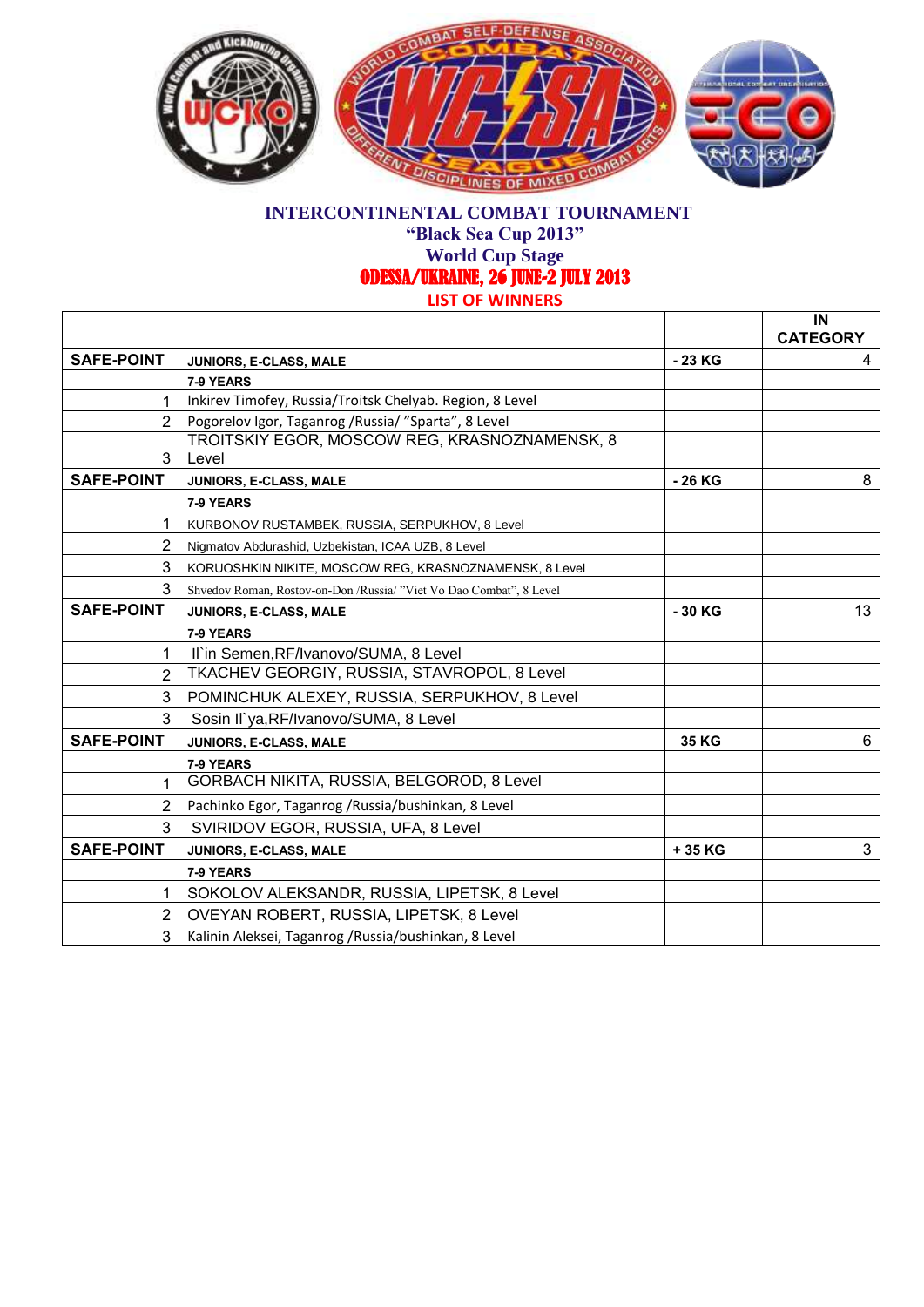

**"Black Sea Cup 2013"**

**World Cup Stage** 

ODESSA/UKRAINE, 26 JUNE-2 JULY 2013

**LIST OF WINNERS**

| <b>SAFE-POINT</b> | JUNIORS, D-CLASS, MALE                                          | - 30 KG | 4              |
|-------------------|-----------------------------------------------------------------|---------|----------------|
| 1.                | <b>10-11 YEARS</b>                                              |         |                |
| $\overline{2}$    | AKBAEV MAGOMED, RUSSIA, KCHR, 8 Level                           |         |                |
| 3                 | Romanov Rodion, Tatarstan Russia, 8 Level                       |         |                |
|                   | SLOBOJANIN NIKITA, RUSSIA, UFA                                  |         |                |
| <b>SAFE-POINT</b> | JUNIORS, D-CLASS, MALE                                          | - 34 KG | 8              |
|                   | <b>10-11 YEARS</b>                                              |         |                |
| 1                 | Egoshin Vladislav, RF/Ivanovo/SUMA, 8 Level                     |         |                |
| $\mathbf{2}$      | Terentev Dmitrii, Taganrog / Russia/ "Sparta", 8 LEVEL          |         |                |
| 3                 | FILATOV ALEKSANDR, RUSSIA, MOSCOW, 8 Level                      |         |                |
| 3                 | ZUEV MATVEY, RUSSIA, LIPETSK, 8 Level                           |         |                |
| <b>SAFE-POINT</b> | JUNIORS, D-CLASS, MALE                                          | - 39 KG | $7^{\circ}$    |
|                   | <b>10-11 YEARS</b>                                              |         |                |
| 1                 | ADIATULLIN OLEG, RUSSIA, UFA, 8 Level                           |         |                |
| 2 <sup>1</sup>    | MALUOCHENKO DANIIL, RUSSIA, ANAPA, 8 Level                      |         |                |
| 3                 | BAKLANOV IGOR, RUSSIA, KEMEROVO, 8 Level                        |         |                |
| <b>SAFE-POINT</b> | JUNIORS, D-CLASS, MALE                                          | -45 KG  | $\overline{4}$ |
|                   | <b>10-11 YEARS</b>                                              |         |                |
|                   | BORISOV EGOR, RUSSIA, MOSCOW REG,                               |         |                |
| 1                 | KRASNOZNAMENSK, 8 Level                                         |         |                |
| 2 <sub>1</sub>    | POLUBHOYARTSEV ILIYA, RUSSIA, LIPETSK, 8 Level                  |         |                |
|                   | SURUSHKIN ROMAN, RUSSIA, BELGOROD, 8 Level                      |         |                |
| <b>SAFE-POINT</b> | JUNIORS, D-CLASS, MALE                                          | +45 KG  | 5              |
|                   | <b>10-11 YEARS</b>                                              |         |                |
| 1                 | Kalinin Daniil, Taganrog /Russia/bushinkan                      |         |                |
| $\overline{2}$    | Vaganov Alexey, Russia/Troitsk Chelyab. Region./DYUSSH, 8 Level |         |                |
|                   | Tyshov Igor, Russia/Troitsk Chelyab. Region./DYUSSH, 8 Level    |         |                |
| <b>SAFE-POINT</b> | JUNIORS, D-CLASS, FEMALE                                        | -30 KG  | $2^{\circ}$    |
|                   | <b>10-11 YEARS</b>                                              |         |                |
| 1                 | KURBONOVA YOLDUZKHON, RUSSIA, SERPUKHOV, 8 Level                |         |                |
|                   | IVANOVA KSENIYA, BUELLORUSSIA, 8 LEVEL                          |         |                |
| <b>SAFE-POINT</b> | JUNIORS, D-CLASS, FEMALE                                        | +40 KG  | $\overline{2}$ |
|                   | <b>10-11 YEARS</b>                                              |         |                |
|                   |                                                                 |         |                |
| 1                 | ARBUZOVA ARINA, RUSSIA, UFA, 8 LEVEL                            |         |                |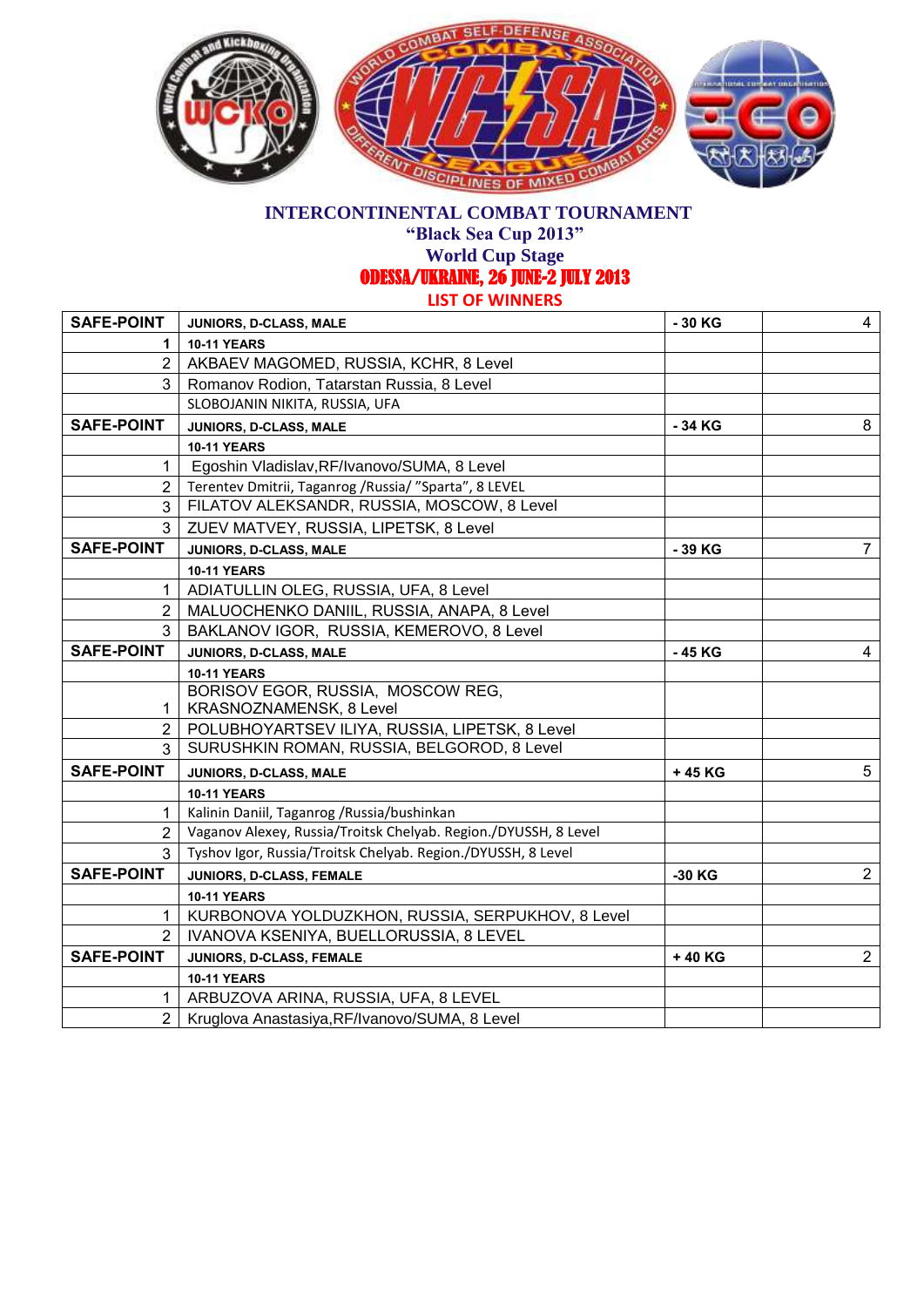

**"Black Sea Cup 2013"**

**World Cup Stage** 

ODESSA/UKRAINE, 26 JUNE-2 JULY 2013

**LIST OF WINNERS**

| <b>SAFE-POINT</b> | JUNIORS, C-CLASS, MALE                                       | - 36 KG | 9              |
|-------------------|--------------------------------------------------------------|---------|----------------|
|                   | <b>12-14 YEARS</b>                                           |         |                |
|                   | Nikolay Kaplun, Novorossiysk/Russia/"Nika"                   |         |                |
| 2                 | Semyonov Alexander, Russia/Troitsk Chelyab. Region./DYUSSH   |         |                |
| 3                 | Rashidov Abdulhaq, Uzbekistan, ICAA UZB                      |         |                |
| 3                 | TIMCHENKO DANIL, Russia/Troitsk Chelyab. Region./DYUSSH      |         |                |
| <b>SAFE-POINT</b> | JUNIORS, C-CLASS, MALE                                       | -40 KG  | 11             |
|                   | <b>12-14 YEARS</b>                                           |         |                |
| 1                 | DALAKYAN LEONARD, RUSSIA, MOSCOW                             |         |                |
| 2                 | YZKOVENKO EVGENIY, UKRAINE, ODESSA                           |         |                |
| 3                 | Sherkonbek Abduqahhorov, Uzbekistan, ICAA UZB                |         |                |
| 3                 | GAMIDOV M., RUSSIA, KALUGA, VOROTINSK                        |         |                |
| <b>SAFE-POINT</b> | JUNIORS, C-CLASS, MALE                                       | - 45 KG | $\overline{2}$ |
|                   | <b>12-14 YEARS</b>                                           |         |                |
|                   | GUSEV ANDREY, RUSSIA, MOSCOW REG, KRASNIE KRILIYA            |         |                |
| 2                 | IVAKHNOV Sergey, Rostov-on-Don /Russia/ "Viet Vo Dao Combat" |         |                |
| <b>SAFE-POINT</b> | JUNIORS, C-CLASS, MALE                                       | - 51 KG | $\overline{7}$ |
|                   | <b>12-14 YEARS</b>                                           |         |                |
| 1                 | SALTIKOV ZAKHAR, RUSSIA, KEMEROVO                            |         |                |
| 2                 | Sveshnikov Vladimir, Russia/Troitsk Chelyab. Region./DYUSSH  |         |                |
| 3                 | Bakaev Anton, Taganrog / Russia/bushinkan                    |         |                |
| <b>SAFE-POINT</b> | JUNIORS, C-CLASS, MALE                                       | - 57 KG | 6              |
|                   | <b>12-14 YEARS</b>                                           |         |                |
| 1                 | KRASIVSKIY OLEG, RUSSIA, MOSCOW REG, KRASNOZNAMENSK          |         |                |
| $\overline{2}$    | KLIMOV SERGEY, RUSSIA, BELGOROD                              |         |                |
| 3                 | NAZAROV MISHA, RUSSIA, MOSCOW REG, KRASNOZNAMENSK            |         |                |
| <b>SAFE-POINT</b> | JUNIORS, C-CLASS, MALE                                       | + 57 KG | 3              |
|                   | <b>12-14 YEARS</b>                                           |         |                |
| 1                 | Dzhanaraliev Mansur, Grozny / Russia/ "Grom"                 |         |                |
| 2                 | ARAKELYAN KARAPET, RUSSIA, MOSCOW                            |         |                |
| 3                 | ZAKHVATKIN VADIM, RUSSIA, STAVROPOL                          |         |                |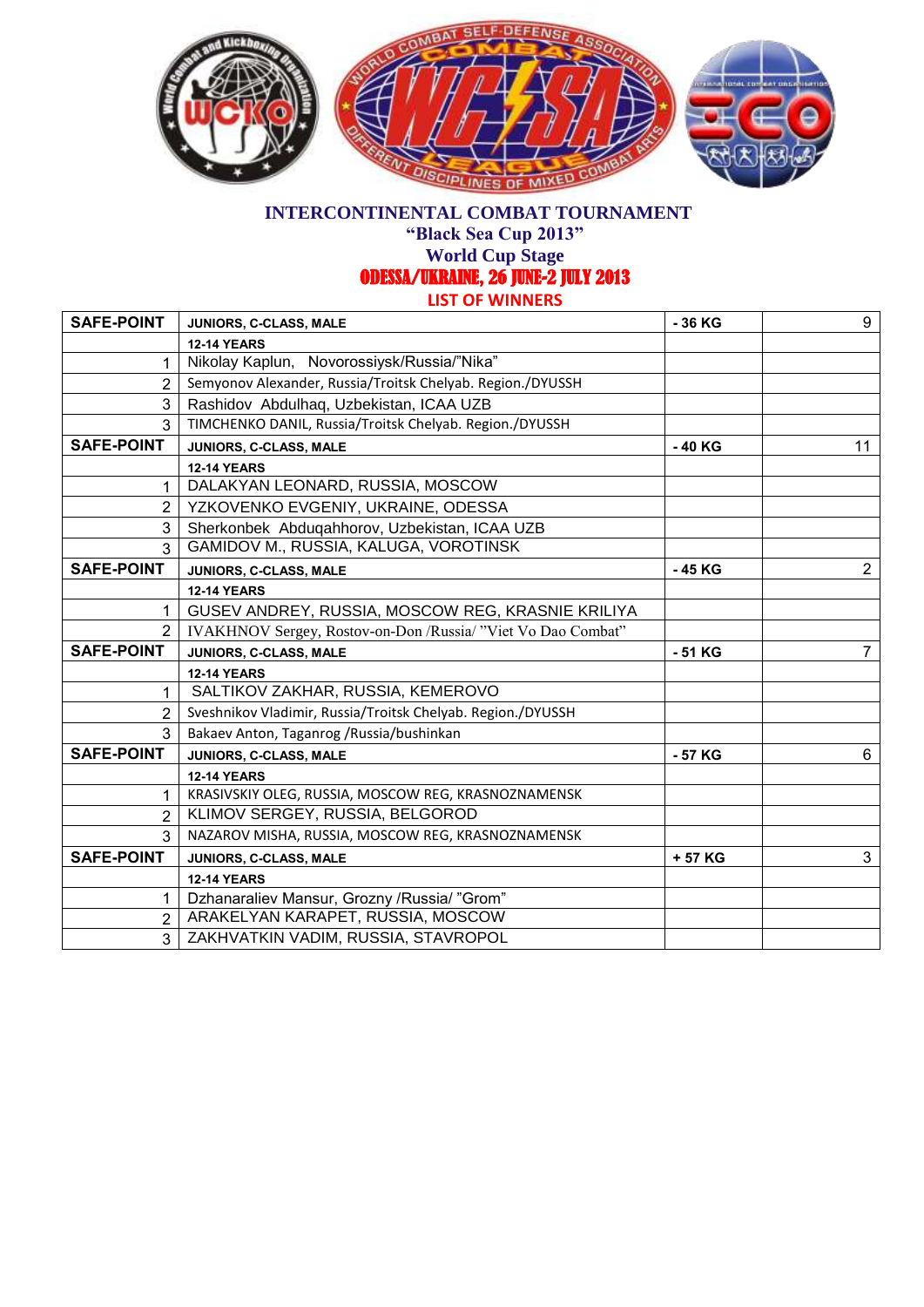

#### **INTERCONTINENTAL COMBAT TOURNAMENT "Black Sea Cup 2013" World Cup Stage**  ODESSA/UKRAINE, 26 JUNE-2 JULY 2013 **LIST OF WINNERS**

| <b>SAFE-POINT</b> | JUNIORS, B-CLASS, MALE                                 | - 51 KG | 6 |
|-------------------|--------------------------------------------------------|---------|---|
|                   | <b>15-17 YEARS</b>                                     |         |   |
| $\mathbf 1$       | MAVLETBAEV EDUARD, RUSSIA, UFA                         |         |   |
| $\overline{2}$    | TAGAEV MAKHMARAJAD, RUSSIA, MOSCOW REG, KRASNOZNAMENSK |         |   |
| 3                 | Makaev Iriskhan, Grozny / Russia/"Atlant"              |         |   |
| <b>SAFE-POINT</b> | JUNIORS, B-CLASS, MALE                                 | - 57 KG | 4 |
|                   | <b>15-17 YEARS</b>                                     |         |   |
| 1                 | ZIKOV ARTEM, RUSSIA, MOSCOW                            |         |   |
| $\overline{2}$    | SABITOV VADIM, RUSSIA, UFA                             |         |   |
| 3                 | Maltsagov Zambek, Grozny / Russia/ "Grom"              |         |   |
| <b>SAFE-POINT</b> | JUNIORS, B-CLASS, MALE                                 | - 64 KG | 4 |
|                   | <b>15-17 YEARS</b>                                     |         |   |
| $\mathbf 1$       | ANISIFOROV EDUARD, RUSSIA, UFA                         |         |   |
| $\overline{2}$    | GABDULLIN KAMIL, RUSSIA, UFA                           |         |   |
| 3                 | Bishiev Muslim, Grozny /Russia/ "Grom"                 |         |   |
| 3                 | Bishiev Muslim, Grozny /Russia/ "Grom"                 |         |   |
| <b>SAFE-POINT</b> | JUNIORS, B-CLASS, MALE                                 | -71 KG  | 3 |
|                   | <b>15-17 YEARS</b>                                     |         |   |
| $\mathbf{1}$      | GASKAROVG DINAR, RUSSIA, UFA                           |         |   |
| $\overline{2}$    | TESIEV KURMAN, RUSSIA, STAVROPOL                       |         |   |
| 3                 | Abduqayumov Jaxongir, Uzbekistan                       |         |   |
| <b>SAFE-POINT</b> | JUNIORS, B-CLASS, MALE                                 | - 80 KG | 4 |
|                   | <b>15-17 YEARS</b>                                     |         |   |
| $\mathbf{1}$      | IVANOV TIMUR, RUSSIA, UFA                              |         |   |
| $\overline{2}$    | Batalov Bashan, Grozny /Russia/ "Grom"                 |         |   |
| 3                 | TSUROV ADAM, RUSSIA, STAVROPOL                         |         |   |
| <b>SAFE-POINT</b> | JUNIORS, B-CLASS, FEMALE                               | -54 KG  | 4 |
|                   | <b>15-17 YEARS</b>                                     |         |   |
| $\mathbf{1}$      | KINDRUK ANASTASIYA, RUSSIA, MOSCOW                     |         |   |
| $\overline{2}$    | Shaydullayeva Guliruxsora, Uzbekistan, ICAA UZB        |         |   |
| 3                 | Ruzimurodova Mehinbonu, Uzbekistan, ICAA UZB           |         |   |